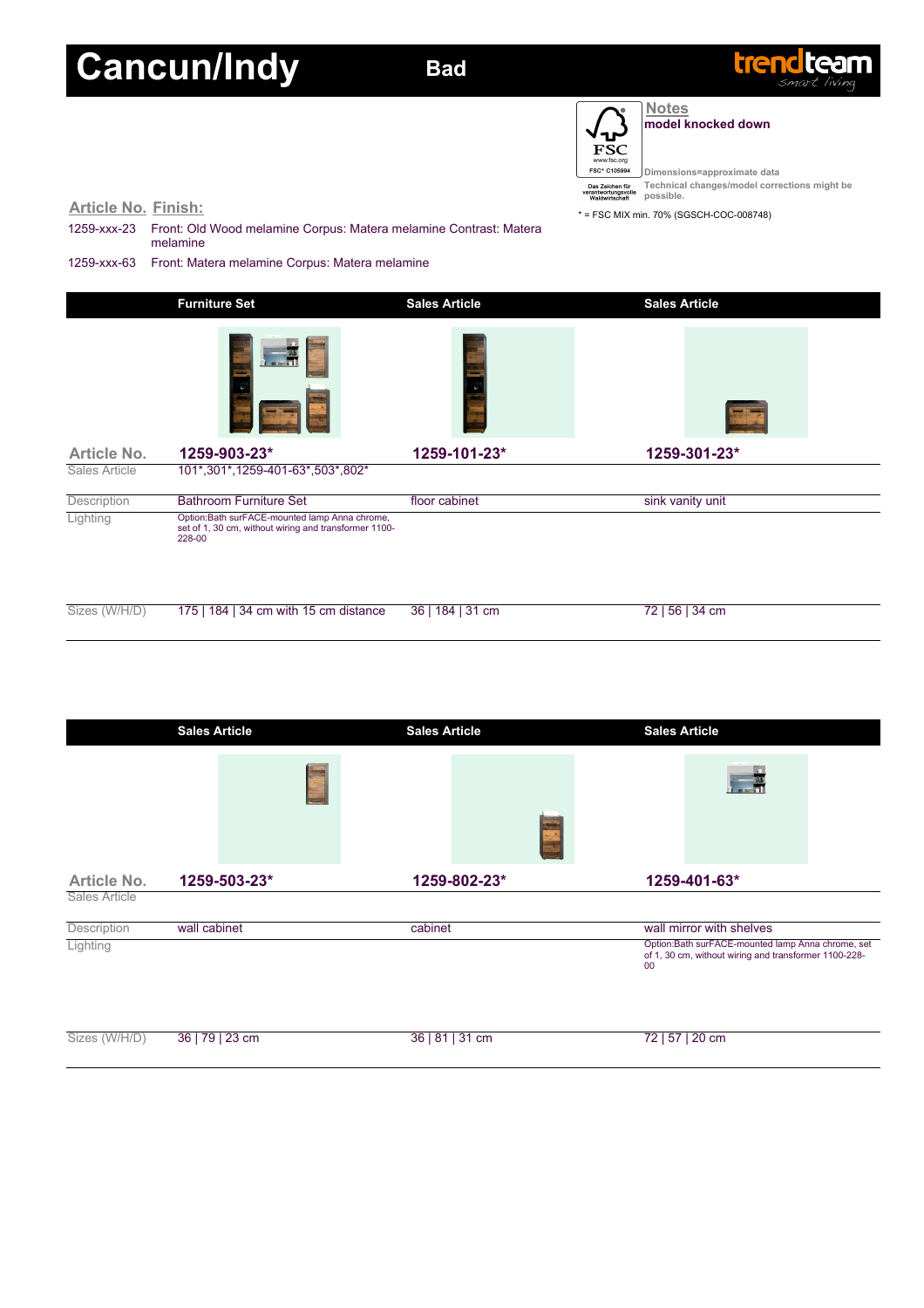# **Cancun/Indy Bad**

### **excl. LED**



| Article No.     | 1100-228-00                |
|-----------------|----------------------------|
| Description     | LED overlight (30cm), cold |
|                 | white, without wiring and  |
|                 | transformer, IP44 standard |
| kWh/1000h       | 4.95                       |
| Lumen           | 355,00 lm                  |
| Watt            | 4.5W                       |
| Life expectancy | 30.000.0hrs                |
| Kelvin          | 5800-6200                  |
| Number of lamps | Set of 1                   |

### **trend team**